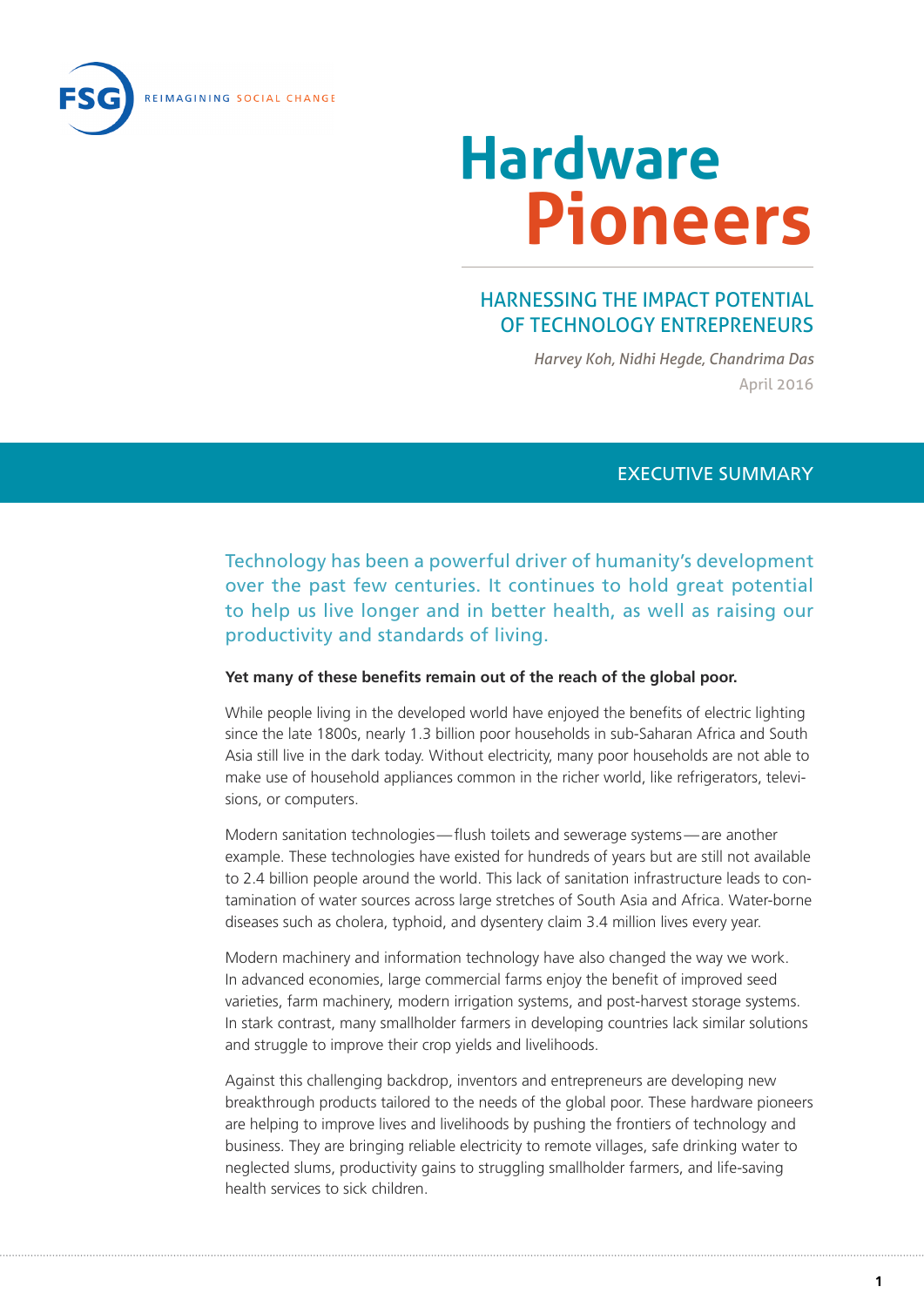### **TWO CHALLENGES**

Our research shows that the advancement of these new solutions is hampered by two critical challenges:

1. They face the problem of the *pioneer gap*—a critical lack of early-stage investment capital and support for those pioneering new models of impact enterprise that was first described in the 2012 report *From Blueprint to Scale*. 1

Any firm that is blazing a new trail rather than walking a tried-and-tested path faces greater challenges and takes on more risk. Firms that are pioneering inclusive business models for the poor in the developing world shoulder an even heavier burden: these markets typically suffer from poor infrastructure, fragmented value chains, a hard-to-reach consumer base, and, often, weak demand for new socially beneficial products. These risks and challenges, combined with the lower likelihood of lucrative financial returns down the road, mean that investors find it difficult to justify early-stage investment in hardware pioneers targeting these markets.

The pioneer gap in hardware often runs deeper and wider than for other kinds of pioneers. The process of developing technologies that work can be long, complicated, and risky. But the achievement of a working prototype is only an early milestone in the journey. The pioneer then has to produce small quantities for market testing as well as refining products based on feedback before moving on to manufacturing, stocking, and distribution.

Because of these myriad challenges, hardware pioneers need a range of nonfunding support—from advice and mentoring to prototyping facilities, as well as substantial early-stage funding. The Enclude/Lemelson report *Catalyzing Capital for Invention: Spotlight on India* suggests that a hardware pioneer might require as much as \$25 million in capital over seven to ten years before turning consistent profits at substantial scale.<sup>2</sup>

2. As success for hardware pioneers is underpinned by both technical and business innovation, they must also **strike a fine balance in their focus between technology priorities and commercial ones**. In order to succeed, they need to have robust business competencies, as well as strong technical capabilities, in science, technology, and design.

These skillsets are rarely present in equal measure in any one individual, which leads to an inherent tension. Many hardware pioneers are founded by individuals or teams with technical backgrounds. They are often driven to discover and design ingenious technological solutions to tough problems rather than to build and manage businesses. Founders frequently need support in navigating these challenges.

<sup>1</sup> H. Koh, A. Karamchandani, and R. Katz, *From Blueprint to Scale: The Case for Philanthropy in Impact Investing*. Monitor Group in collaboration with Acumen Fund, 2012.

<sup>&</sup>lt;sup>2</sup> Catalyzing Capital for Invention: Spotlight on India, Enclude / The Lemelson Foundation, 2015.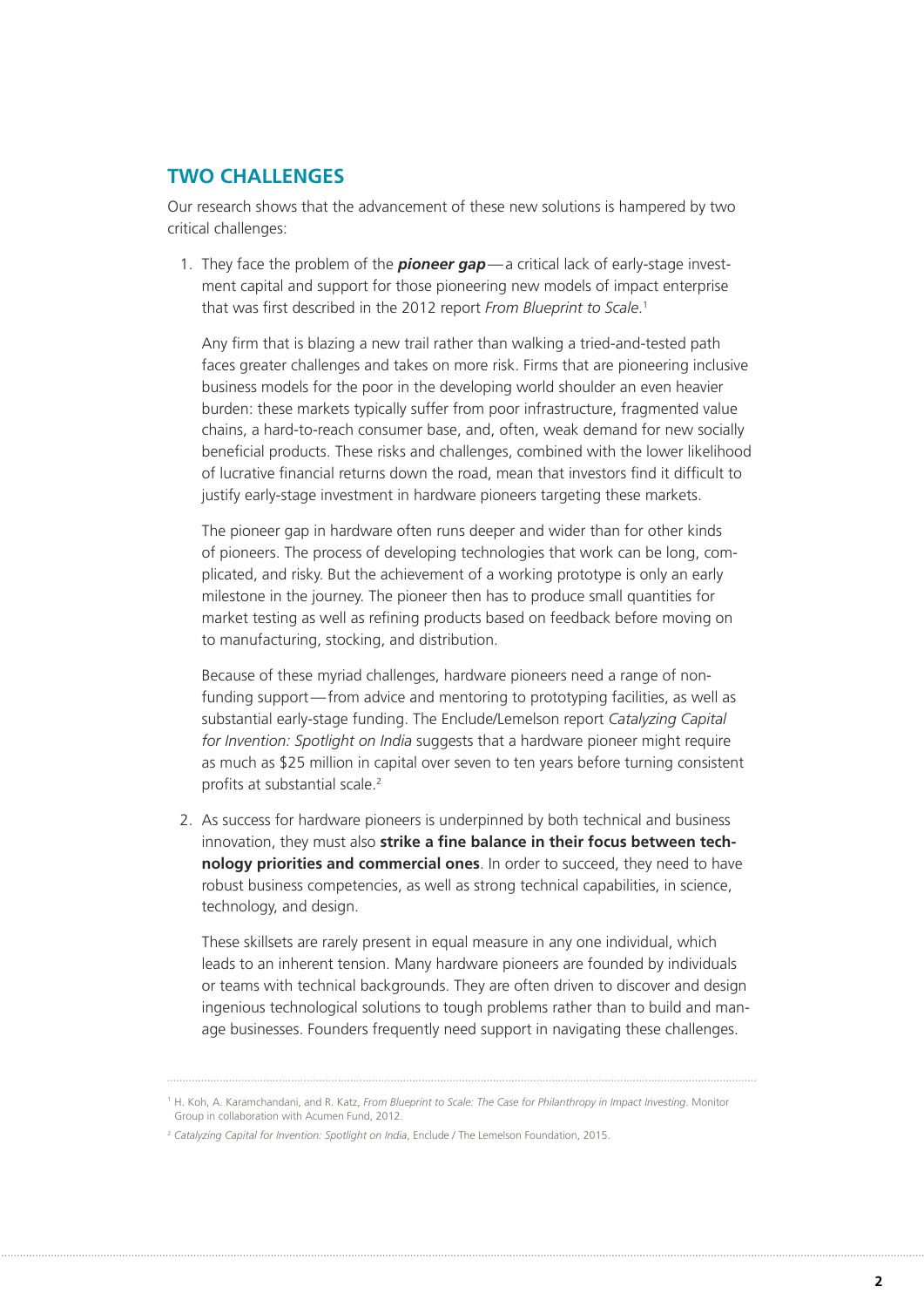This tension is also reflected in the wider ecosystem of incubators, accelerators, philanthropic funders, and impact investors working with hardware pioneers. Those of us who come from the enterprise and investment domains will tend to focus on business aspects of the pioneer's journey, while those who emerge from the world of science and innovation will tend to be drawn more closely to the technical aspects of the work. Without addressing these blind spots in the ecosystem, it seems unlikely that hardware pioneers will receive the right support to help them succeed.

### **SCALING IN NETWORKS**

For simplicity, both of the challenges above tend to be framed within the journey of a single entrepreneurial pioneer firm: one idea, one team, one company. We assume that one vehicle takes a new idea all the way from initial inspiration to ultimate impact at scale.

But the reality is not quite so straightforward.

In the later stages of the pioneer journey, the story is one of multiple enterprises, as other entrepreneurs follow the pioneer's lead and set up businesses based on the now proven idea. This might come about through formal sharing and collaboration, by individuals moving between companies, or just through careful observation and imitation. Often referred to as *fast followers* in the mainstream business world, these enterprises might operate in the same markets as the pioneer or open up new ones. They might faithfully replicate the pioneer's product and business model, or make significant enhancements and adaptations.

We can see this as a process of *scaling out* the initial idea to more enterprises and additional markets, as opposed to scaling up an individual enterprise. Sometimes the technical founder might decide to *transfer* their idea to an established business that is better positioned to accelerate product development and get it out to customers.

These different pathways can powerfully propagate and amplify the ultimate impact of strong ideas. However, they are not easy to leverage at present. There is a lack of awareness that these promising pathways exist at all; or, conversely, that every founder with a new idea must build a business around this idea. There is limited past experience and expertise in managing these relationships and partnerships, and frequently there is a lack of trust between the parties that might otherwise be interested in working together. There can also be a lack of active support for enterprises that seek to replicate or adapt existing ideas in a public milieu where new ideas are so highly prized.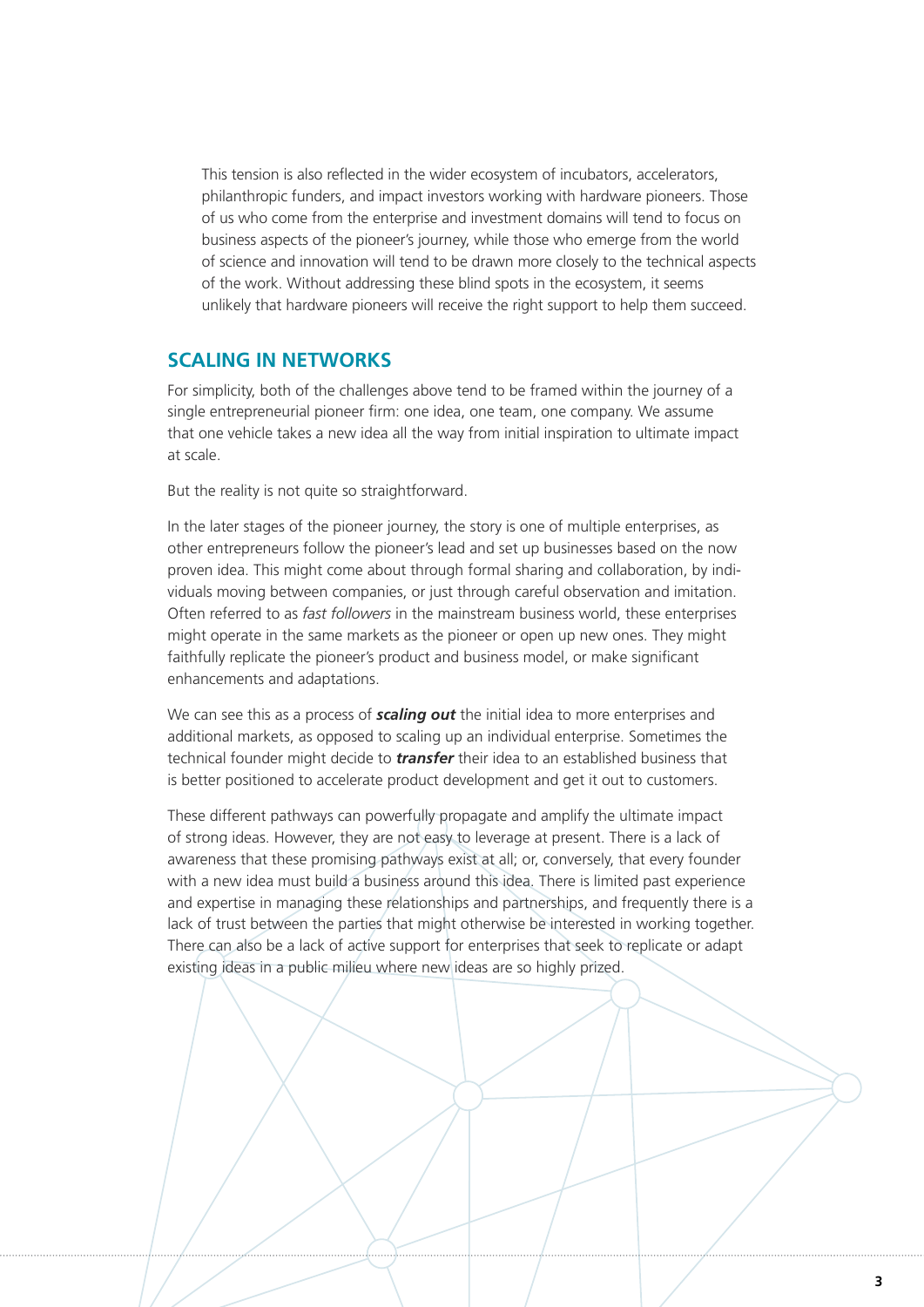## **MOVING INTO ACTION**

Taking all this on board, how can we as an ecosystem best work to support these new solutions and help pioneers to achieve truly scaled impact for the benefit of people across the poorer world?



- 1. We need to help *spark* more of these efforts, to get more talented individuals focused on 'problems worth solving' and started on their pioneering journeys. Some donors, universities, and nonprofits are already playing significant roles here, but much more could be done.
- 2. We must *nurture* hardware pioneers through the early stages of the pioneer gap when they are grappling with the tough challenges of building technologies, products, and business models that work. Greater levels of patient capital and more tailored non-financial support in a range of areas—from technical expertise to help with navigating intellectual property protection—are needed.
- 3. We should do more to help *scale up* hardware models in the later stages of the pioneer gap, by addressing key scaling barriers. These might lie in the extended industry value chain around the firm, in distribution, financing, and servicing, as well as in areas of public good areas such as industry-wide quality standards. We believe that donors, nonprofit facilitators, and investors can play a significant role here.
- 4. We should seek ways to *amplify* the ultimate scale impact of strong ideas through transfers from technical founders to established businesses or by scaling out ideas to others who can replicate and adapt them to reach new customers. Donors, incubators, and accelerators could do more to truly understand these pathways and support actors along the way while established impact enterprises and corporates could more actively search for promising new ideas to bring into their portfolios.

### **READ THE FULL REPORT**

In the full report, we take a closer look at the myriad challenges faced by hardware pioneers and their specific needs at different stages in the pioneer gap. We draw on a number of in-depth case studies from a range of sectors including agriculture, energy, and healthcare. We also lay out a range of practical ideas for action for different types of actors, illustrated with current and past examples.

**The full report can be downloaded from [www.fsg.org](http://www.fsg.org)**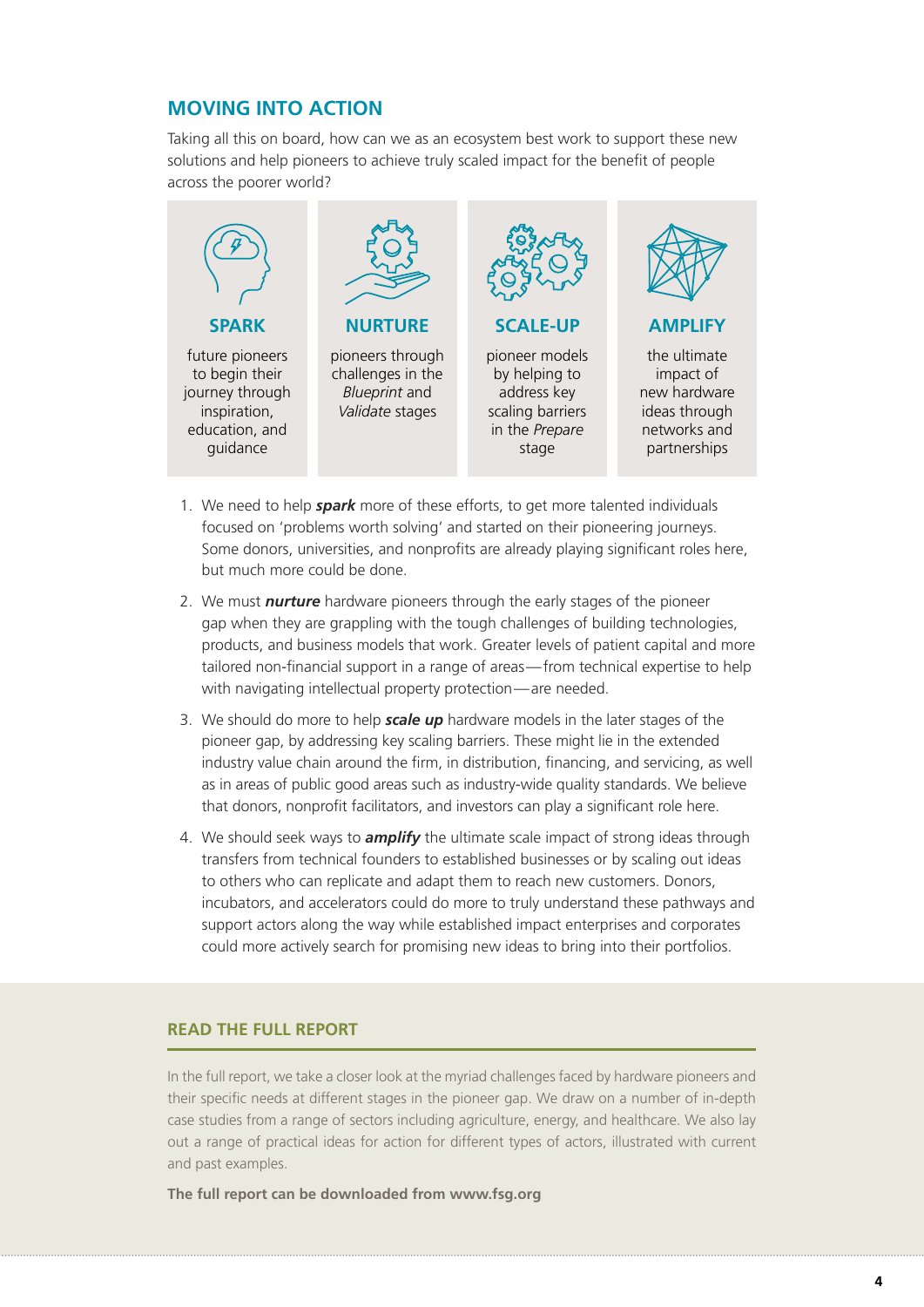This report has been developed and published with financial support from The Lemelson Foundation. The findings, conclusions, and recommendations contained within these pages are those of the authors and do not necessarily reflect the views, positions, or policies of The Lemelson Foundation.



The Lemelson Foundation uses the power of invention to improve lives, by inspiring and enabling the next generation of inventors and invention-based enterprises to promote economic growth in the US, and social and economic progress for the poor in developing countries. Established by prolific US inventor Jerome Lemelson and his wife Dorothy in the early 1990s and led by the Lemelson family, to date the Foundation has provided or committed over \$200 million in grants and Program-Related Investments in support of its mission.

For more information about The Lemelson Foundation's strategy and activities, visit: [www.lemelson.org](http://www.lemelson.org)



This work, except for the images used in the report, is licensed under the Creative Commons Attribution-NonCommercial-ShareAlike 4.0 International Public License. This copyright allows the copying, distribution, and display of this material except for the images—and the ability to make derivative works based out of it—if credit is given to the authors, indicating if changes were made, not using the material for commercial purposes and if those derivative works are distributed under a similar agreement.

To view a copy of this license, visit <http://creativecommons.org/licenses/by-nc-sa/4.0/>